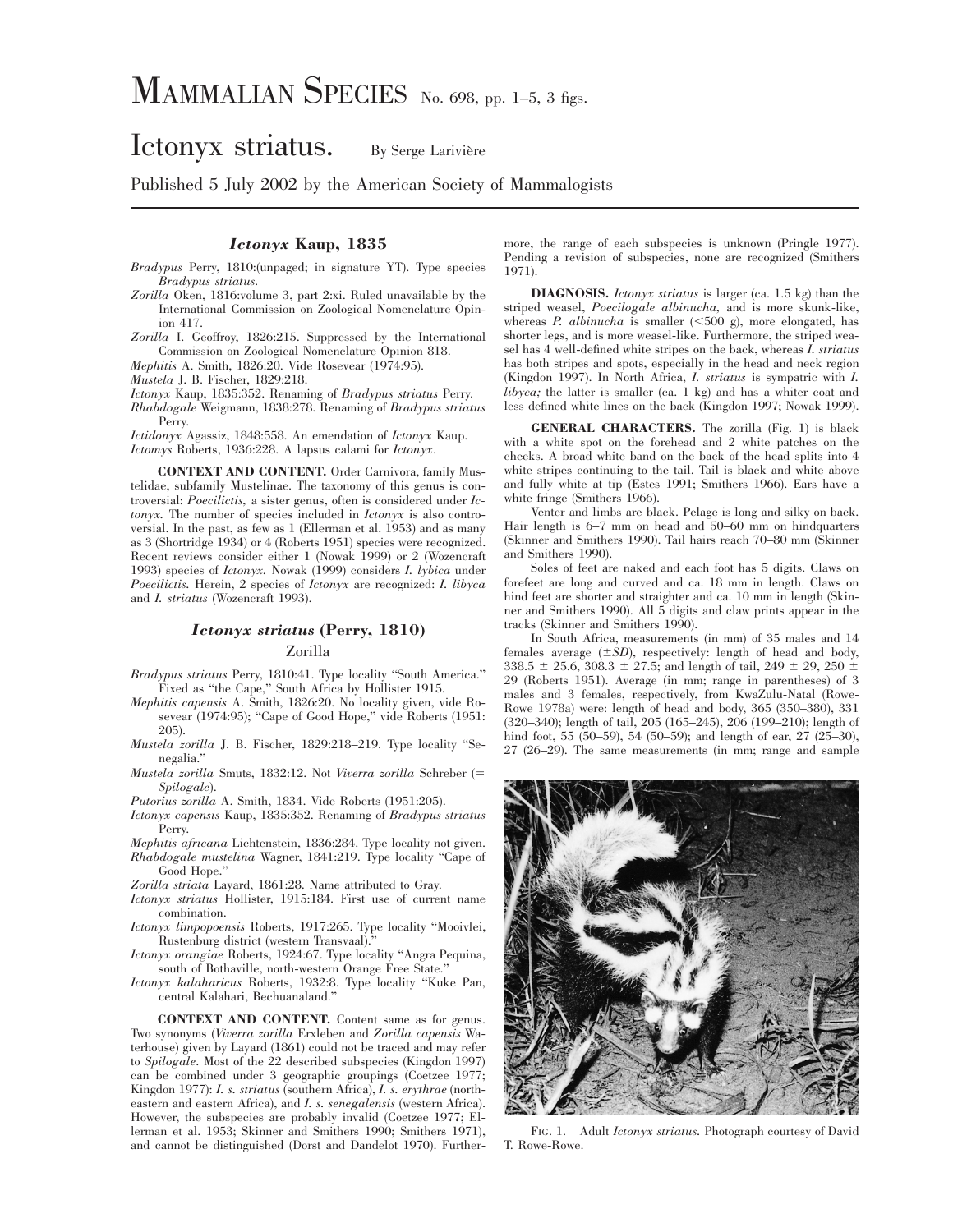

FIG. 2. Dorsal, ventral, and lateral views of cranium and lateral view of mandible of *Ictonyx striatus* (Royal Ontario Museum, #28111). Greatest length of cranium is 69.1 mm.

size in parentheses) for males and females, respectively, from the Cape Province (Stuart 1981) were: length of head and body, 340 (280–380, 30), 331 (290–365, 8); length of tail, 207 (165–255, 32), 191 (175–200, 10); length of hind foot, 54 (47–66, 28), 49 (44– 53, 10); and length of ear, 28 (22–34, 32), 25 (20–30, 10). Measurements (in mm) of 46 males and 17 females, respectively, from Zimbabwe and Bostwana (Smithers 1971, 1983), averaged (range in parentheses): total length, 616 (485–680), 601 (559–633); length of tail, 257 (210–295), 257 (247–268); length of hind foot, 63 (56– 75), 57 (50–64); and length of ear, 30 (24–36), 29 (26–31). In southwest Africa (Namibia), these dimensions (in mm) for males and females, respectively (Shortridge 1934), averaged (range and sample size in parentheses): total length, 603 (548–675, 14), 605 (550–640, 4); length of tail, 259 (210–290, 15), 271 (210–305, 6); length of hind foot, 59 (52–65, 15), 53 (49–59, 9); and length of ear, 30 (29–34, 14), 28 (26–31, 8).

Males are ca. 50% heavier than females (Rowe-Rowe 1978a). Body mass (in g) of 5 captive males averaged ca. 1,150 (Rowe-Rowe 1978b). Body mass (in g) of 5 males and 6 females from



FIG. 3. Distribution of *Ictonyx striatus* in Africa, modified from Estes (1991), Kingdon (1997), and Rowe-Rowe (1992).

KwaZulu-Natal averaged (range) 990 (800–1,200) and 637 (420– 750), respectively (Rowe-Rowe 1978a). The average body mass (in g) of zorillas from the Cape Province (Stuart 1981) were 793  $(n = 1)$ 21, range 486–1,200) for males and 576 for females  $(n = 4,$  range 428–700). Body mass (in g) of 27 males and 8 females from Zimbabwe and Botswana averaged (range) 974 (681–1,460) and 713 (596–880), respectively (Smithers 1983). Body mass (in g) of 14 males and 8 females from Botswana (Smithers 1971) averaged (range) 900 (680–1,360) and 625 (480–790), respectively.

Skull is heavily built (Fig. 2). Braincase is broad posteriorly and tapers anteriorly, and rostrum is short and blunt. A well-defined sagittal crest is absent, and 2 low ridges run from center of supraoccipital crest to postorbital processes, giving an extra attachment for temporalis muscles (Skinner and Smithers 1990). Hamular process of pterygoid is greatly extended posteriorly and fuses with anteroventral surface of auditory bullae (Bryant et al. 1993). Palate is broad posteriorly and narrows behind molar teeth (Skinner and Smithers 1990). Auditory bullae are broad and flat, tapering anteriorly to a narrow point. Zygomatic arches are broad and strong at their base, but thin and weak centrally. Postorbital processes are reduced to small knobs (Skinner and Smithers 1990). Measurements (in mm) from 4 specimens (sex unknown) from Botswana (Smithers 1971) average (range): greatest length of skull, 71.7 (71.0–72.2) and width of braincase, 32.5 (30–34). Greatest length of skull (in mm) for 9 males and 3 females from the Cape Province, South Africa averaged (range): 62 (61–65) and 60 (59–61), respectively (Stuart 1981). In South Africa, measurements (in mm) for 39 males and 14 females average  $(\pm SD)$ , respectively: greatest length of skull: 66.2  $\pm$  6.1, 61.5  $\pm$  3.3; and zygomatic breadth, 41.2  $\pm$ 3.4,  $36.3 \pm 3.4$  (Roberts 1951).

**DISTRIBUTION.** *Ictonyx striatus* is present across most of South Africa and meridional Africa excluding the Congo basin, the Guinea zone, the forests of West Africa, the arid lands of northeast Somalia, and adjacent areas in Ethiopia (Fig. 3; Avenant 1997; Crawford-Cabral 1989; Du Toit 1980; Pringle 1977; Rowe-Rowe 1992; Skinner and Smithers 1990).

**FOSSIL RECORD.** Coues (1877) considered *Ictonyx* as the Old World representative closest to the Mephitinae (now Mephitidae—Dragoo and Honeycutt 1997). Alternatively, phylogenetic analyses placed *Ictonyx* as either sister to the Lutrinae, or outside a clade containing Lutrinae and the genus *Mustela* (Dragoo and Honeycutt 1997). The placement of *Ictonyx* within the Mustelidae is obscure (Dragoo and Honeycutt 1997).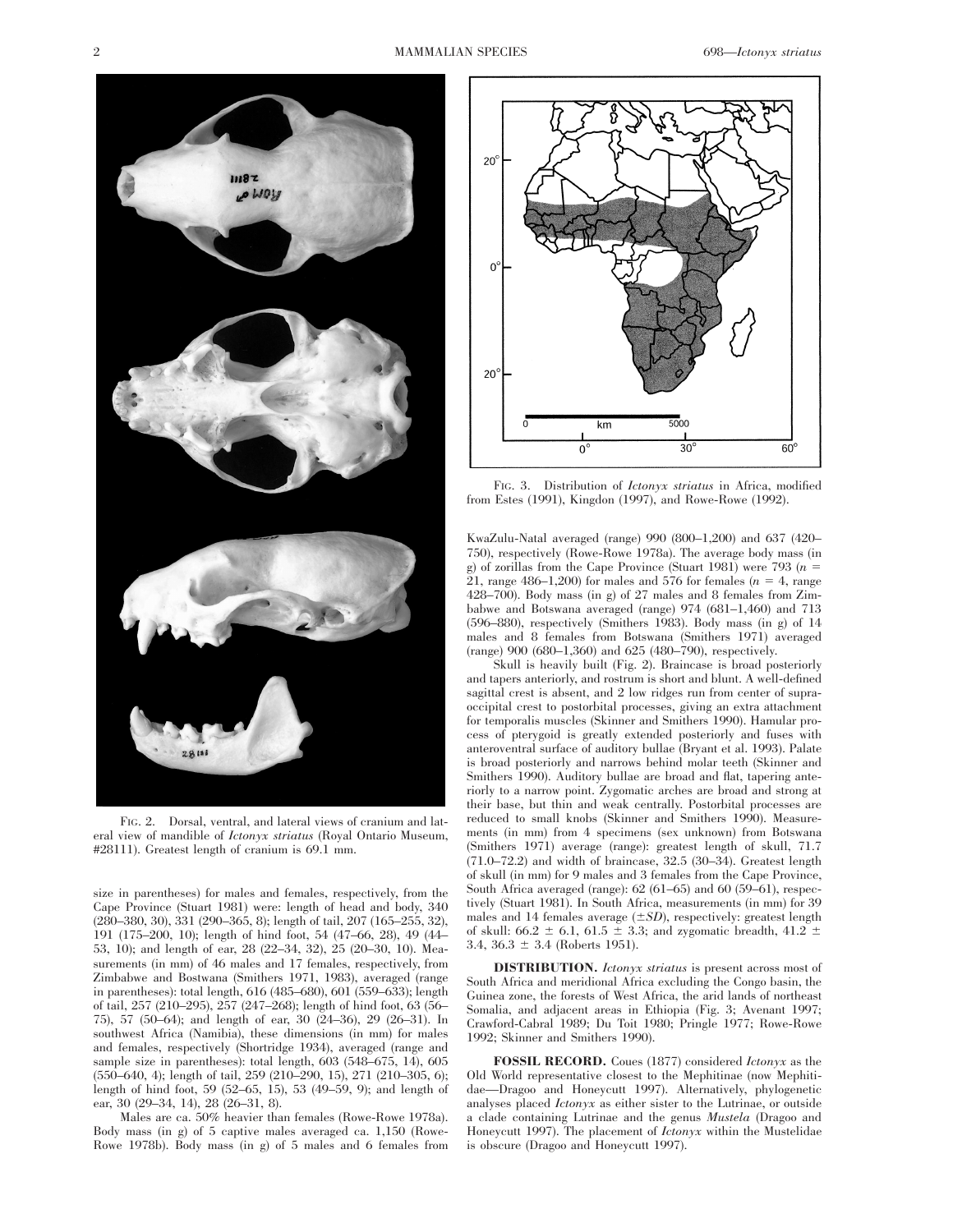*Ictonyx striatus* resembles the larger but extinct Baranya polecat (*Baranogale antiqua*); this species was common during the Early and Middle Pleistocene in Europe (Kurtén 1968). Most likely, the genera *Ictonyx, Baranogale,* and *Vormela* evolved from a common ancestor during the latter part of the Tertiary (Kurtén 1968). Fossils of zorillas are reported from the Pleistocene in Hopefield, South Africa (Hendey 1974; Savage 1978). Closest living relatives of *I. striatus* are *I. libyca* and the marbled polecat, *Vormela peregusna* (Bryant et al. 1993).

**FORM AND FUNCTION.** *Ictonyx striatus* has long and curved claws for digging and removing small prey from soil or crevices (Kingdon 1977; Rowe-Rowe 1978b). Teeth of *I. striatus* are less sharp and pointed than those of *P. albinucha,* suggesting a less exclusive carnivore diet (Kingdon 1977). The M1 is broad, and occludes on the rear portion of m1 and front portion of m2, providing surfaces for crushing and grinding (Skinner and Smithers 1990). Dental formula is i 3/3, c 1/1, p 3/3, m 1/2, total 34 (Rowe-Rowe 1978b). Dentition of the zorilla includes crushing surfaces between M1 in the upper, and m1 and m2 in the lower jaw. This suggests that *I. striatus* is more versatile in its diet and more widely distributed than the more specialized striped weasel (Rowe-Rowe 1978b).

Captive zorillas maintained their body mass when consuming ca. 16% of their body mass per day in day-old chicks (Rowe-Rowe 1978b). Zorillas have gut lengths ca. 3.2–4.3 times the length of their head and body. Food passage is ca. 165 min (Rowe-Rowe 1978b). Droppings have ca. 8.3% of the mass of food ingested (for chicken and rodent diets—Rowe-Rowe 1978b). Zorillas drink by lapping (Rowe-Rowe 1978b).

Baculum is thin and slightly curved, diminishing in diameter distally. A large but shallow urethral groove is present on ventral side. Length of 1 baculum was 55 mm (Chaîne 1925).

Black and white fur acts as warning coloration that remains conspicuous even at night (Skinner and Smithers 1990). Scent from anal glands is less pungent than that of American skunks (Shortridge 1934). Albinism may occur (Shortridge 1934).

**ONTOGENY AND REPRODUCTION.** Young are born in spring or summer after a gestation of 36 days (Rowe-Rowe 1978c). Neonates are blind, pink, and hairless, and color patterns appear after 1 week (Rowe-Rowe 1978a). Eyes open after 40 days and young start to eat solid food at ca. 33 days when their canine teeth erupt. At 9 weeks of age, young are able to kill mice. Adult size is reached after 20 weeks (Rowe-Rowe 1978c). Females have 1 litter per year, but may breed again if the first litter is lost early (Rowe-Rowe 1978c). Litter size is 2–3 (Shortridge 1934). Copulation lasts 60–100 min (Rowe-Rowe 1978c).

**ECOLOGY.** The zorilla is highly adaptable and inhabits a wide variety of habitats, including mountains, sand plains, forest, swamps, riverine woodlands, floodplains, grasslands, coastal hummocks, and town gardens (Shortridge 1934; Smithers 1971). Sex ratios (male : female) of zorillas was 2.1:1 in Botswana (Smithers 1971), 1.6:1 in KwaZulu-Natal (Rowe-Rowe 1992), and 3.3:1 in the Cape province (Stuart 1981). Male biased sex ratios may be caused by the greater activity of males (Lockie 1966).

Zorillas feed mostly on insects and small rodents, but birds and their eggs, reptiles, and invertebrates are also a part of their diet. Occasionally, they may eat carrion (Shortridge 1934) and eat insects dug from cattle dung (Kingdon 1977). In South Africa, percent occurrence in 21 stomachs was 62% insects, 38% mammals, 10% birds, 10% arachnids, 5% frogs, and 5% myriapods (Rowe-Rowe 1978b). Volume of stomach contents average 14.6 ml (range, 0–39 ml). Seven of 29 stomachs from zorillas in the Cape Province were empty; the animals in the remaining stomachs were: birds in 5, mammals in 3, reptiles in 1, Coleoptera in 8, Coleoptera larvae in 6, Orthoptera in 6, Lepidoptera in 1, and Diptera in 1 (Stuart 1981). One stomach of a zorilla from Kalahari National Park, South Africa, contained mostly reptile remains (Viljoen and Davis 1973). In Botswana, 12 zorilla stomachs contained insects, 5 had reptiles, and 4 had small mammals (Smithers 1971).

In captivity, zorillas ate all animal foods presented to them except snails and slugs (Molluscs), millipedes (Myriapods), toads (*Bufo,*) and crabs (*Potamonautes*—Rowe-Rowe 1978b). Captive zorillas preferred insects, rodents, reptiles, amphibians, and birds (Rowe-Rowe 1978b). Invertebrates consumed by captive zorillas included earthworms (Annelids), cockroaches (Blattidae), mantids

(Mantidae), grasshoppers (Acrididae), crickets (Gryllidae), winged termites (Isoptera), caterpillars (Lepidoptera), and beetles and their larvae (Coleoptera—Rowe-Rowe 1978b). Insects that exude an unpleasant tasting liquid or odor were not eaten by captive zorillas (Rowe-Rowe 1978c), but shrews (*Crocidura*) were consumed (Rowe-Rowe 1978b). All reptiles presented (chameleon, *Chamaeleo dilepis*; striped skink, *Mabuya striata*; red-lipped snake, *Crotaphopeltis hotamboeia*; olive house snake, *Lamprophis inortatus*; and spotted bush snake, *Philothamnus semivariegatus*) were killed and eaten (Rowe-Rowe 1978b). None of the plant foods offered were consumed (Rowe-Rowe 1978b).

Zorillas may compete for food with mongooses (*Mungos, Herpestes, Ichneumia*) or genets (*Genetta*). However, zorillas likely consume more mammals, birds, and insects than other sympatric carnivores (Kingdon 1977). Competition between *I. striatus* and *P. albinucha* is probably lessened by the more adaptable habits of the zorilla, the more diverse diet (Rowe-Rowe 1978b), and by the different hunting methods (*Ictonyx* hunts small rodents aboveground, whereas *Poecilogale* may follow rodents into their burrows). Little evidence of competition exists, but where both species occur, striped weasels may be less common (Kingdon 1977).

Zorillas host 2 nematode endoparasites: *Filaria martis* and *Hepatofilaria pachycephalum* (Round 1968). Four of 21 stomachs examined in KwaZulu-Natal contained nematodes, although none were identified (Rowe-Rowe 1978b). Sporadic cases of rabies may occur (Adamson 1954; Thomas and Neitz 1936).

Longevity in the wild is 4–5 years (Rowe-Rowe 1992). In captivity, zorillas may live  $>13$  years (Jones 1982). Most mortality is from domestic dogs or motor vehicles (Kingdon 1977). One case of predation by brown hyenas (*Hyena brunnea*) is reported (Mills 1990). Some zorillas are killed for preying on poultry (Rowe-Rowe 1992).

Zorillas are easy to catch with fresh meat bait and uncovered traps (Shortridge 1934). They can be tamed easily, even when captured as adults (Shortridge 1934). Sometimes they are kept as pets after anal glands are surgically removed (Kingdon 1977). Scent is used as perfume (Shortridge 1934).

**BEHAVIOR.** Zorillas generally are solitary, but pairs may occur. Larger groups are rare, and usually comprise 1 female and her young (Rowe-Rowe 1992). Adult males and females are together only during mating, and adult males are intolerant of other males (Rowe-Rowe 1996).

Zorillas are entirely nocturnal (Shortridge 1934; Smithers 1971). During the day, they rest in rock crevices, hollow logs, burrows, or under buildings (Shortridge 1934; Smithers 1971; Stuart 1981). One animal rested between 2 branches 3 m up a tree (Shortridge 1934). Zorillas can dig their own burrows, but often use burrows dug by other animals (Shortridge 1934; Skinner and Smithers 1990). Unless disturbed, females exhibit site fidelity to burrows where young are born and raised (Kingdon 1977). Zorillas swim easily (Shortridge 1934).

Most prey are detected by sight or smell and captured after stalking or short chases (Rowe-Rowe 1978b). When foraging, zorillas often bob their heads (Rowe-Rowe 1978b). They often dig out holes of rodents (Shortridge 1934). Larger mammals, such as ground squirrels (*Xerus*) and springhares (*Petedes capensis*), are followed to their burrows and killed (Shortridge 1934).

*Ictonyx striatus* often hunts for invertebrates in loose soil, plant debris, and at the base of grass tufts. Typically, *I. striatus* pushes its nose into loose soil and sniffs audibly (Rowe-Rowe 1978b). When food is detected, it is excavated with forefeet. Slow prey are bitten directly, whereas faster moving prey, such as moths, mantids, or beetles may either be bitten or pinned to the ground with a forefoot and eaten head first. In captivity, zorillas never attempted to capture flying insects in the air. All parts of insects are eaten (Rowe-Rowe 1978b).

Rats (*Rattus*) are located mainly by sight. On occasion, rats are stalked and quickly captured or are chased. They are captured either by direct biting or by being pinned to the ground with the forefeet and then bitten. Most killing bites are directed at back of neck, head, or chest (Rowe-Rowe 1978b). Rats larger than 140 g usually require more bites and pinning with the forefeet. Occasionally, zorillas roll while biting. In captivity, almost all prey were carried back to and consumed at the nest box (Rowe-Rowe 1978b). *Ictonyx* usually carries prey in its mouth, but large prey may be dragged while going backwards (Rowe-Rowe 1978b).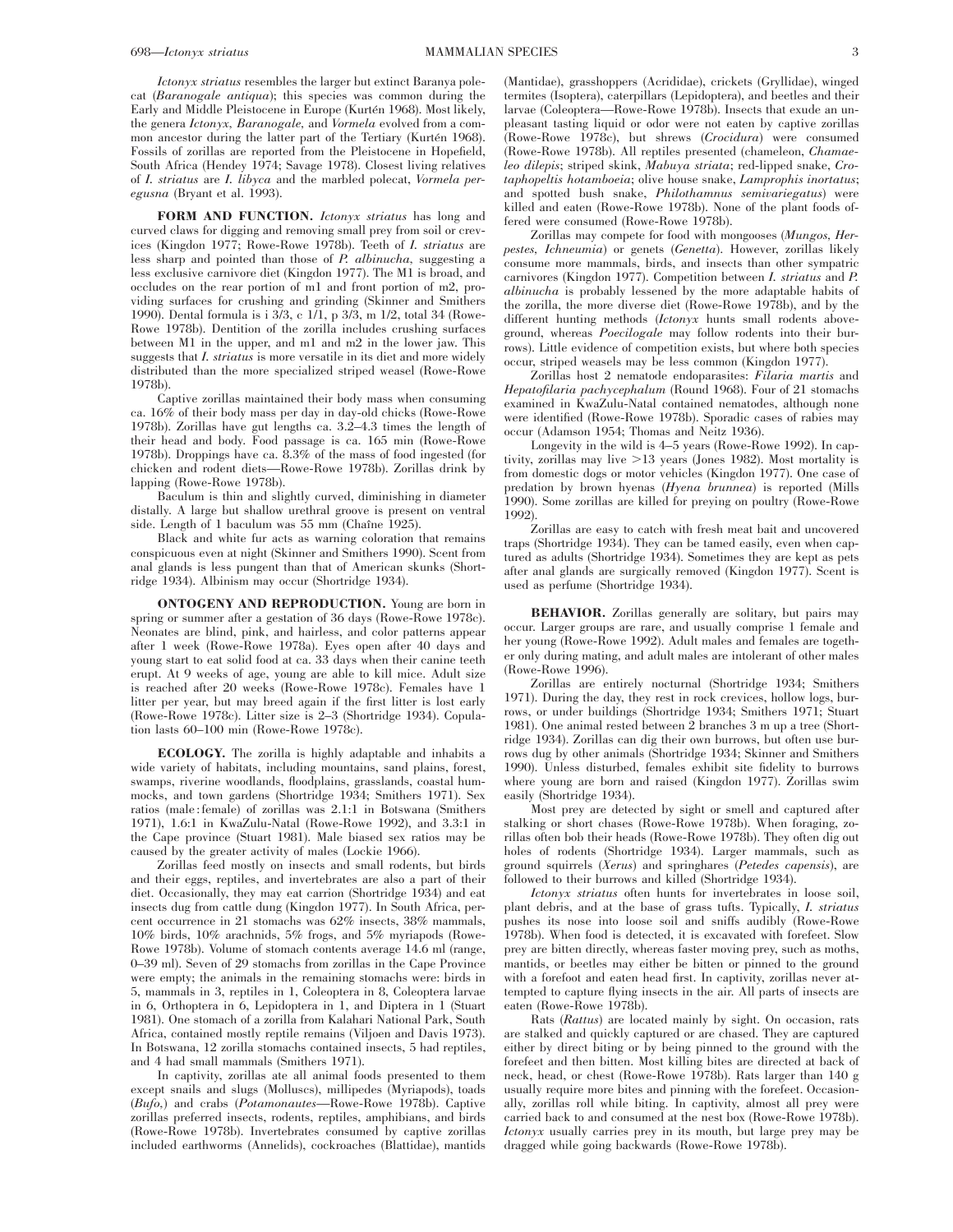Large rats are eaten by biting at the flesh and holding the skin with the forefeet. This way, the rat is skinned and all that remains is the head, large bones, feet, and skin. Only large animals whose skulls cannot be crushed are skinned and eaten (Rowe-Rowe 1978b).

Birds presented to captive zorillas are quickly and easily killed by a bite at the head. Birds are eaten headfirst. Zorillas will consume young birds completely, but they leave most of the feathers, feet, and tibia of mature birds (Rowe-Rowe 1978b). Contents of broken eggs are consumed, but captive zorillas experience initial difficulty and low interest in unbroken eggs. Eventually, animals learn to open them by biting or rolling the egg against a hard object such as a rock. Once cracked, the egg is easily opened and consumed (Rowe-Rowe 1978b).

Zorillas often kill snakes (Smithers 1966) and will attack large cobras (Shortridge 1934). Nonvenemous snakes are approached cautiously and bitten on the back several times, after which zorillas retreat rapidly. Each bite is directed to the posterior half of the snake and is accompanied by vigorous shaking. After 4–5 such attacks, the zorilla pins the snake to the ground with the forefeet, and repeatedly bites 10–15 cm from the head. Some of the bites involve vigorous shaking (Rowe-Rowe 1978b). Lizards are captured following short chases, pinned to the ground with the forefeet, and killed by a bite at the head. Lizards are entirely consumed and eaten head first (Rowe-Rowe 1978b).

Red-lipped snakes are approached and killed differently, most likely because of their defensive behavior. Upon being approached by the zorilla, snakes typically coil and strike. Zorillas avoid the strike by retreating swiftly. Eventually, the snake stops striking and tries to move away. Then, zorillas use a technique similar to that used for other snakes: several bites on the posterior half of the snake, quick retreats, and finally pinning with forefeet and biting the head (Rowe-Rowe 1978b). Most snakes are eaten head first, but occasionally tail or even flanks may be consumed first (Rowe-Rowe 1978b).

Amphibians are killed by pinning to the ground with forefeet and biting head and neck region. All parts of amphibians are eaten (Rowe-Rowe 1978b).

Zorillas make no effort to hide when foraging (Kingdon 1977). Gait is very similar to that of North American skunks; pace usually is a slow trot with back slightly arched (Shortridge 1934). During normal activities, tail is carried horizontally in line with body (Shortridge 1934; Smithers 1971).

When disturbed, zorillas may escape by running into a burrow (Stuart 1981). When escape is not possible, *Ictonyx* presents itself broadside (Rowe-Rowe 1978a) and tail is raised or curled over back. Zorillas also may emit shrill squeals (Shortridge 1934). Further disturbance will cause zorillas to turn their hindquarters to the aggressor while looking over at the aggressor. Further aggression leads to excretion by the zorilla of pungent liquid from anal glands (Skinner and Smithers 1990). Occasionally, zorillas may feign death for .30 min (Kingdon 1977; Shortridge 1934; Smithers 1966). Although usually terrestrial, under stress they may climb trees (Fitzsimmons 1919).

Zorillas emit 6 different calls: 2 threat calls, 2 defense calls, 1 greeting call, and 1 mating call. In addition, young zorillas produce 3 calls (Channing and Rowe-Rowe 1977).

Threat calls of *Ictonyx* consist of a warning call emitted when another animal approaches either their food or young, or when an intruder approaches. If the warning call fails to repel the intruder, then an aggression call is emitted. Aggression calls often occur before physical fighting. Defense calls are used as either submission or release calls. Submission calls are emitted during early stages of displaying if an animal recognizes that the other animal is dominant. Nonreceptive females use it when males attempt to mount and copulate. Young also terminate play with this call. Release calls are used by the losing male at the end of a male–male fight, and by any adult either held in a trap or cornered (Channing and Rowe-Rowe 1977).

A greeting call of *I. striatus* occurs but was not tape-recorded in captivity (Channing and Rowe-Rowe 1977). Finally, female zorillas utter a mating call almost continually during copulation. Three variations of this call have been recorded, and sonographs are available (Channing and Rowe-Rowe 1977).

Juvenile zorillas emit 3 calls: a distress call, used from birth until 2.5 weeks of age when the young is separated from the mother; a contact call, used by blind young when the mother reenters the

nest and prior to nursing; and a distress call used by juveniles  $>2.5$  weeks of age. This third call is used for 2–4 weeks following opening of the eyes (Channing and Rowe-Rowe 1977).

**CONSERVATION STATUS.** *Ictonyx striatus* is not listed in the South African Red Data Book or on any of the appendices of the Commission for the International Trade of Endangered Species. The species is not protected outside reserves in KwaZulu-Natal (Rowe-Rowe 1992), and its status elsewhere is unknown. Increased human populations and presence of freely roaming dogs may threaten zorilla populations in some areas (Rowe-Rowe 1992). Nothing is known of the genetics of *I. striatus.*

**REMARKS.** The ethymological origin of *Ictonyx* is the Greek *ict* meaning marten or weasel and *onyx* meaning claw or nail (Borror 1960). The specific name *striatus* is from the Latin *stria* meaning streaked (Borror 1960). Other vernacular names include African skunk, striped muishond, African muishond, striped weasel, striped polecat, iQaqa (Zulu and Xhosa), nakedi (Tswana), kicheche (Kiswahili), stinkmuishond (Afrikaans), band-iltis (German), zorille commun (French), and moufette africaine (French).

We acknowledge S. Woodward of the Royal Ontario Museum in Toronto for providing the skull photos, D. T. Rowe-Rowe for the photograph of the animal and several references, the South African Museum for the Layard citation, and D. T. Rowe-Rowe and J. W. Dragoo for reviewing an earlier draft of this manuscript.

#### **LITERATURE CITED**

- ADAMSON, J. S. 1954. Ecology of rabies in southern Rhodesia. Bulletin of the World Health Organization 10:753–759.
- AGASSIZ, L. 1846. Nomenclatoris zoologici index universalis. Jent and Gassmann, Soloduri.
- AVENANT, N. L. 1997. Mammals recorded in the QwaQwa National Park (1994–1995). Koedoe 40:31–40.
- BORROR, D. J. 1960. Dictionary of word roots and combining forms. National Press Books, Palo Alto, California.
- BRYANT, H. N., A. P. RUSSELL FLS, AND W. D. FITCH. 1993. Phylogenetic relationships within the extant Mustelidae (Carnivora): appraisal of the cladistic status of the Simpsonian subfamilies. Zoological Journal of the Linnean Society 108:301– 334.
- CHAÎNE, J. 1925. L'os pénien: étude descriptive et comparative. Actes de la Société Linnéenne de Bordeaux 78:5–195.
- CHANNING, A., AND D. T. ROWE-ROWE. 1977. Vocalizations of South African mustelines. Zeitschrift für Tierpsychologie 44: 283–293.
- COETZEE, C. G. 1977. Part 8. Carnivora (excluding Felidae). Pp. 1–42 in The mammals of Africa: an identification manual (J. Meester and H. W. Setzer, eds.). Smithsonian Institution Press, Washington, D.C.
- COUES, E. 1877. Fur-bearing animals: a monograph of North American Mustelidae. Miscellaneous Publications of the Department of the Interior, United States Geological Survey, Washington, D.C. 8:1–348.
- CRAWFORD-CABRAL, J. 1989. Distributional data and notes on Angolan carnivores (Mammalia: Carnivora). I—small and median-sized carnivores. Garcia de Orta, Séries de Zoologie, Lisboa 14(2):3–27.
- DORST, J., AND P. DANDELOT. 1970. A field guide to the larger mammals of Africa. Houghton Mifflin Company, Boston, Massachusetts.
- DRAGOO, J. W., AND R. L. HONEYCUTT. 1997. Systematics of mustelid-like carnivores. Journal of Mammalogy 78:426–443.
- DU TOIT, C. F. 1980. The yellow mongoose *Cynictis penicillata* and other small carnivores in the Mountain Zebra National Park. Koedoe 23:179–184.
- ELLERMAN, J. R., AND T. C. S. MORRISON-SCOTT. 1953. The technical name of the African muishond (genus *Ictonyx*). Journal of Mammalogy 34:114–116.
- ELLERMAN, J. R., T. C. S. MORRISON-SCOTT, AND R. W. HAYMAN. 1953. Southern African mammals 1758 to 1951: a reclassification. British Museum of Natural History, London, United Kingdom.
- ESTES, R. D. 1991. The behavior guide to African mammals including hoofed mammals, carnivores, primates. The University of California Press, Berkeley.
- FISCHER, J. B. 1829. Synopsis mammalium. Sumtibus J. G. Cottae, Stuttgart, Germany.